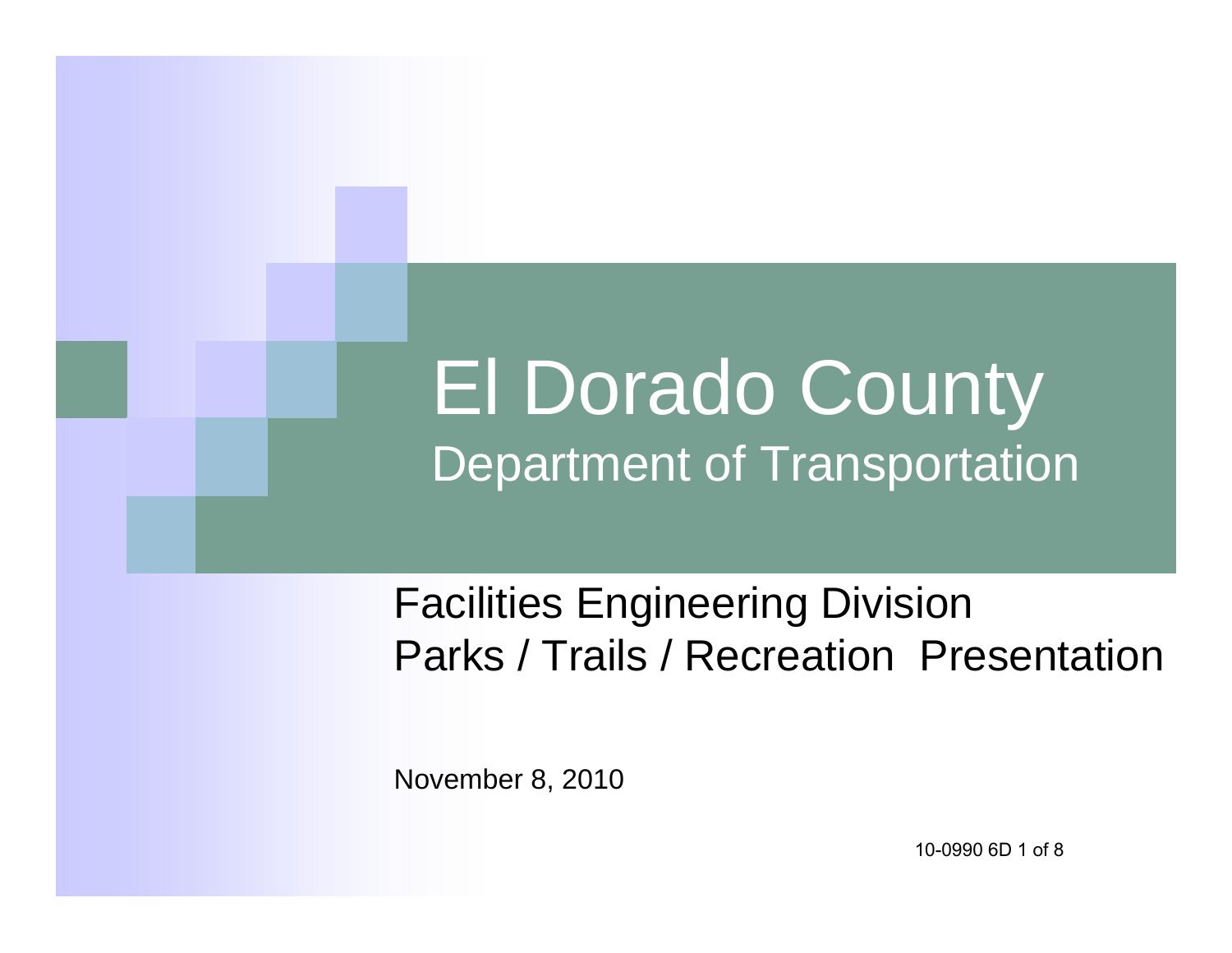## Facilities Engineering Parks / Trails / Recreation

- Responsibilities include:
	- **□ Planning**
	- $\square$  Design
	- □ Construction
- Staffing:
	- $\Box$  Facilities Team = 4
	- □ Staff responsible for delivering Parks and Trails projects is same team responsible for all County Facilities projects (including Animal Shelter, security, Law and Justice projects, Courts, HVAC, emergencies, etc…)
	- □ Severely understaffed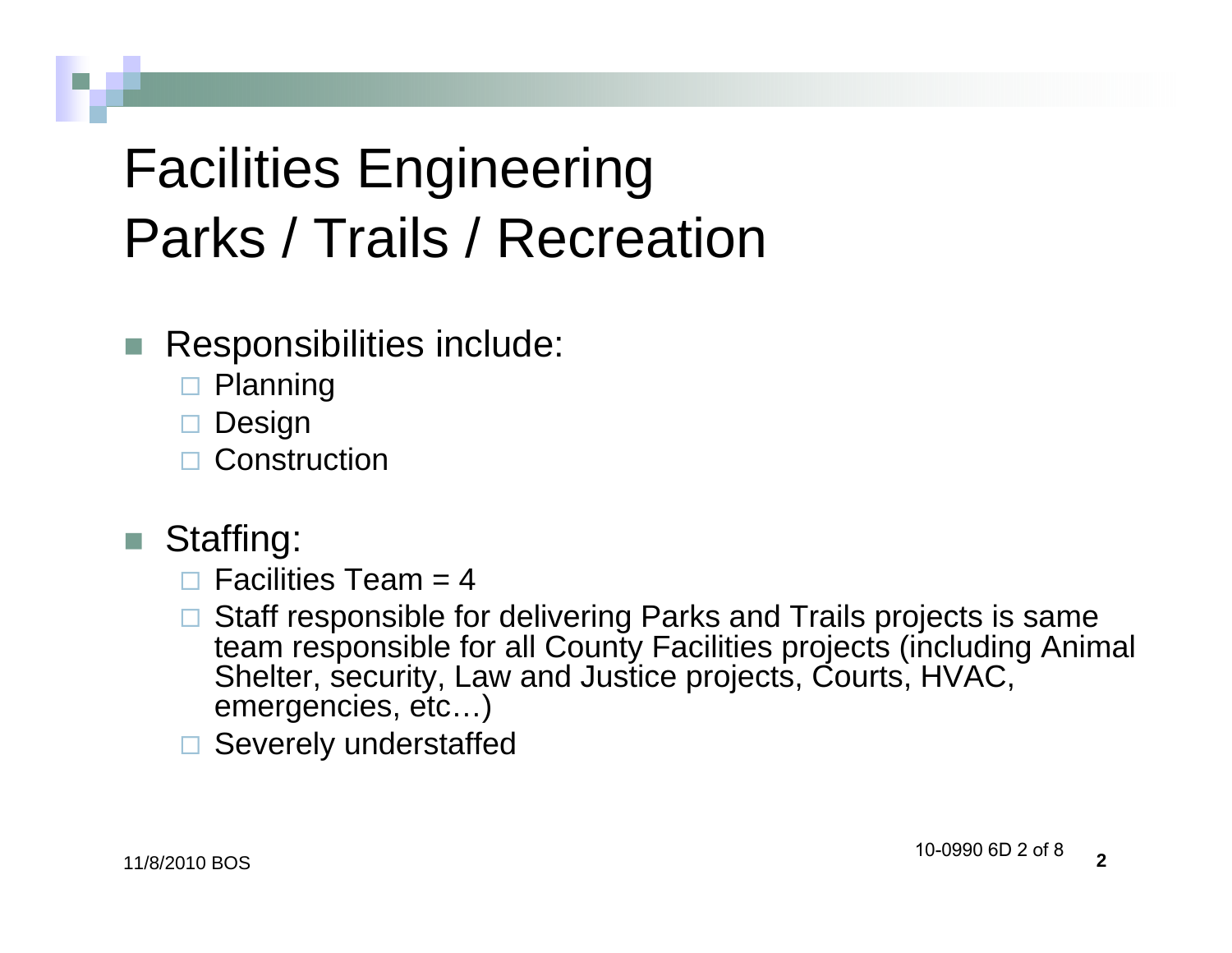#### **Program: Parks and Trails Projects**

**Date Prepared:** 1/28/10 **Date Updated:** 10/6/10

| <b>Project/Task Description</b>                                                                                                                                                                                                                                                    |                               | <b>Funding</b>                                  |                         | <b>Deliverables</b>                         | <b>Target</b><br>Date | <b>Status</b>                                                                                                             | <b>District</b> | <b>Comments</b>                                                                                                                                                                                                                                                                                                                                                                                                                                                                                                                                  |
|------------------------------------------------------------------------------------------------------------------------------------------------------------------------------------------------------------------------------------------------------------------------------------|-------------------------------|-------------------------------------------------|-------------------------|---------------------------------------------|-----------------------|---------------------------------------------------------------------------------------------------------------------------|-----------------|--------------------------------------------------------------------------------------------------------------------------------------------------------------------------------------------------------------------------------------------------------------------------------------------------------------------------------------------------------------------------------------------------------------------------------------------------------------------------------------------------------------------------------------------------|
| <b>County Projects</b>                                                                                                                                                                                                                                                             |                               |                                                 |                         |                                             |                       |                                                                                                                           |                 |                                                                                                                                                                                                                                                                                                                                                                                                                                                                                                                                                  |
| <b>Bass Lake Park</b><br>The park would be located on a<br>41-acre parcel of land owned<br>by the County, located between<br>Bass Lake Road and Bass<br>Lake.                                                                                                                      | GF/ACO:                       | \$67,000                                        | $\circ$<br>ö<br>$\circ$ | Complete DEIR<br>PS&E<br>Construction       | On Hold               | Project is on hold pending<br>completion of the County<br>Parks and Trails Master<br>Plan                                 |                 | Access to the park would be from Bass<br>Lake Road, approximately 2.5 miles<br>north of Highway 50 Proposed park<br>facilities include: turf areas and soccer<br>fields; ball fields, basketball courts, disc<br>golf course, child play areas, trail<br>system, nature interpretive center,<br>community meeting hall, concession<br>building, picnic areas, restrooms, parking<br>areas, lighting, maintenance area,<br>landscaping and ancillary facilities<br>necessary for park use.                                                        |
| SMUD Trail (El Dorado Hills<br>Blvd. to Silva Valley Parkway)<br>The project is located in El<br>Dorado Hills within a power line<br>easement operated by the<br>Sacramento Municipal Utility<br>District between El Dorado Hills<br><b>Boulevard and Silva Valley</b><br>Parkway. | TE:<br>DMV:<br>ACO:<br>Total: | \$295,000<br>\$25,000<br>\$100,000<br>\$420,000 | $\circ$                 | Environmental<br>$O$ PS&E<br>O Construction | 2/11<br>9/11<br>07/12 | Funding approved FED<br>Staff will be starting<br>Preliminary Engineering<br>and Environmental this<br><b>Fiscal Year</b> | 1               | Proposed improvements include an 8-<br>foot wide Class I bike path with a 2-foot<br>shoulder on one side and a 4-foot<br>shoulder on the other side. The total<br>length of the proposed improvements is<br>approximately 3,000 feet.<br>Will be<br>assigning project to one of our DOT<br>design teams for them to design and<br>construct.                                                                                                                                                                                                     |
| <b>Pollock Pines Park</b><br>26 acre undeveloped site<br>located in Pollock Pines.<br>Facilities to be developed would<br>provide a variety of active and<br>passive recreation including<br>organized athletic events,<br>community events, recreation,<br>hiking and picnicking  | ACO:<br>GF:<br>Total:         | \$366,750<br>\$272,956<br>\$639,706             | $\circ$                 | Master Plan                                 | On Hold               | hold<br>for<br>Project<br>on<br>County Parks and Trails<br>Master Plan development                                        | $\overline{2}$  | Working with DOT to relocate easement<br>on neighboring property, off of Red Hook<br>that is needed for access. We need to<br>prepare a document to quitclaim the<br>undefined location of the easement and<br>create a new easement along the south<br>boundary of the property. This document<br>will need to go to the BOS for approval.<br>DOT Maintenance Staff working with<br>Growlersburg Conservation Camp staff<br>inmates to clear the site of<br>and<br>Undergrowth and create a clear trail<br>around the exterior of the property. |

 $\mathbf{1}$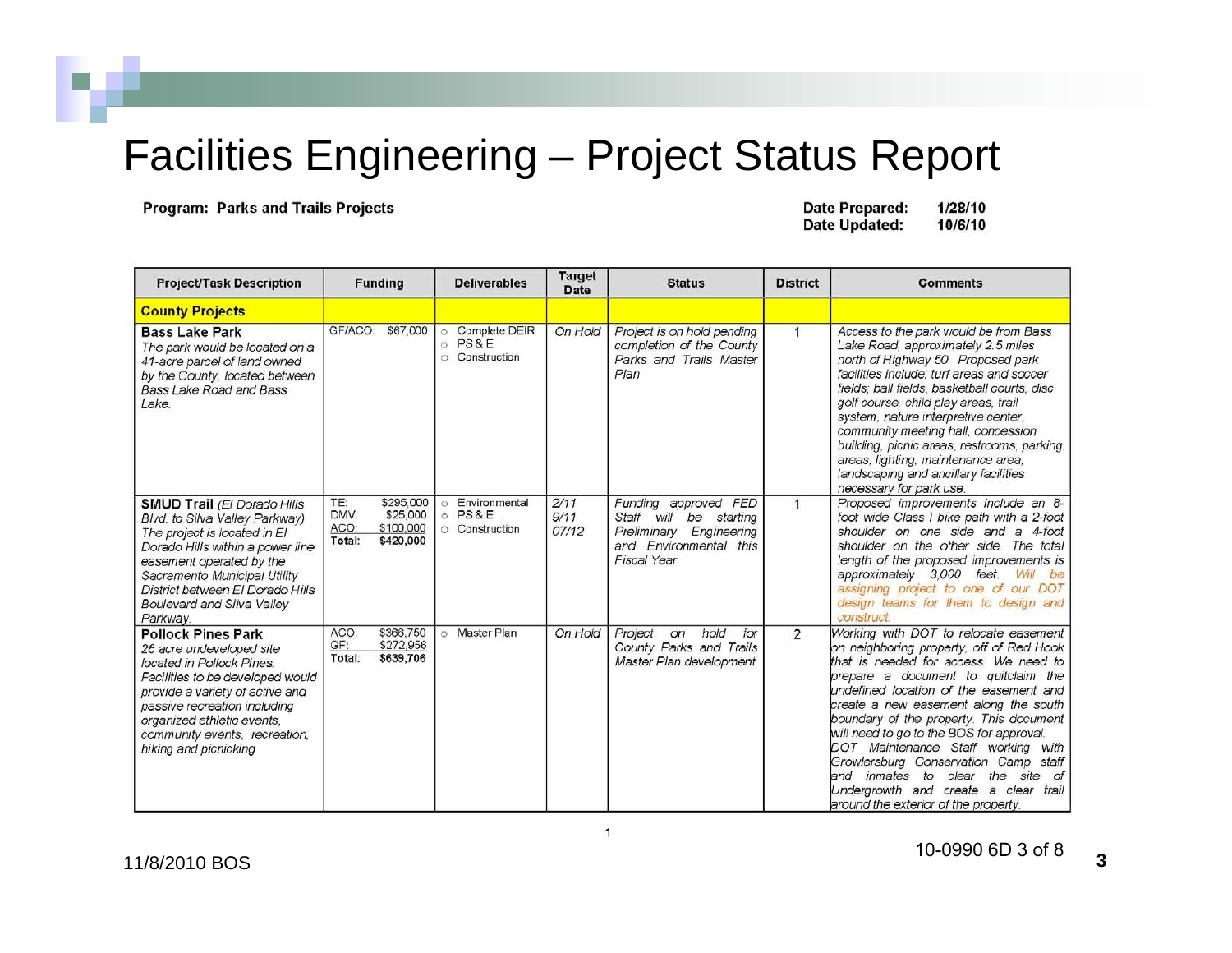| <b>Project/Task Description</b>                                                                                           | <b>Funding</b>                                                                                           | <b>Deliverables</b>                                                                       | <b>Target</b><br>Date | <b>Status</b>                                                                                                                                                                                                                    | <b>District</b> | <b>Comments</b>                                                                                                                                                                                                                                                                                |
|---------------------------------------------------------------------------------------------------------------------------|----------------------------------------------------------------------------------------------------------|-------------------------------------------------------------------------------------------|-----------------------|----------------------------------------------------------------------------------------------------------------------------------------------------------------------------------------------------------------------------------|-----------------|------------------------------------------------------------------------------------------------------------------------------------------------------------------------------------------------------------------------------------------------------------------------------------------------|
| <b>County Projects (cont.)</b>                                                                                            |                                                                                                          |                                                                                           |                       |                                                                                                                                                                                                                                  |                 |                                                                                                                                                                                                                                                                                                |
| <b>Bradford Park</b>                                                                                                      | \$37,000<br>RZH:<br>GF:<br>\$50,000<br>\$41,069<br>ACO:<br>\$1,700<br>Quimby:<br>\$129,769<br>Total:     | Restroom Installed                                                                        | 1/11                  | Building Kit delivered to<br>$\circ$<br>DOT Corp vard.<br>Bldg. permit obtained<br>$\circ$<br>Need to bid construction<br>$\circ$<br>Working w/ EID on sewer<br>$\circ$<br>connection<br>Bid docs are 90%<br>$\circ$<br>Complete | $\overline{2}$  | Plans and Specs are in final review and<br>being prepared to bid construction in Fall<br>of 2010                                                                                                                                                                                               |
| El Dorado Trail (Los<br><b>Trampos to Halcon)</b><br><b>Continue eastward</b><br>extension of class I trail<br>for 1 mile | EDCTC:<br>\$57,400<br>Trails Now. \$5,000<br>\$52<br>County:<br>RTP:<br>\$457,979<br>\$520,431<br>Total: |                                                                                           |                       | Did not receive RTPGrant<br>reapplied October 4,<br>2010.                                                                                                                                                                        | $\overline{3}$  | DOT staff has resubmitted our application<br>with changes to improve it chances of<br>funding based on comments from the<br><b>State Parks Staff.</b>                                                                                                                                          |
| <b>Sacramento Placerville</b><br><b>Transportation Corridor</b><br>(SPTC) - Forni Road to<br><b>Missouri Flat</b>         |                                                                                                          |                                                                                           |                       | <b>Project Complete</b>                                                                                                                                                                                                          | 3               | 2.7 Miles of Class I Bike Trail, includes<br>adding decking and handrail to Weber<br><b>Creek Trestle Bridge</b>                                                                                                                                                                               |
| Fair Grounds - Dub Walker<br><b>Field Ball Park</b>                                                                       | \$133,000<br>RZH:<br>\$57,000<br>TBD:<br>Prop 84: \$500,000<br>Total:<br>\$690,000                       | Work out Plan<br>$\bullet$<br>with Fair Board<br>Submit Grant<br>$\bullet$<br>Application | 9/1/10                | Received notification that<br>application was complete<br>and that we would be<br>notified of an award or<br>denial in Fall 2010                                                                                                 | 3               | RZH Grant Expires 2012.<br>FED staff<br>prepared Grant application for expanding<br>project to provide new parking and lighting<br>for the park through the use of Statewide<br>Parks Funding (Prop 84). FED staff is<br>also reviewing Lease agreement with Fair<br><b>Board for property</b> |
| <b>Railroad Museum</b>                                                                                                    | ACO:<br>\$20,000<br>Prop 84:\$2,500,000<br>Total: \$2,520,000                                            | Submit Grant<br>٠<br>Application                                                          | 9/1/10                | Received notification that<br>application was complete<br>and that we would be<br>notified of an award or<br>denial in Fall 2010                                                                                                 | $\overline{3}$  | FED staff prepared Grant application to<br>construct, Depot, Restrooms, parking,<br>picnic and lighting for the park through the<br>use of Statewide Parks Funding (Prop 84).                                                                                                                  |
| Chili Bar                                                                                                                 | River Trust:\$10,000                                                                                     | Survey<br><b>ROW</b><br>$\bullet$<br>Appraisals<br>Easements<br>$\bullet$                 | 9/10                  | Preliminary Master Plan<br><b>Contract Complete</b>                                                                                                                                                                              | $\overline{4}$  | DOT ROW Staff is working on resolving<br>access issues to property. Should be<br>completed this year.                                                                                                                                                                                          |
| <b>Cronin Ranch</b>                                                                                                       | \$14,366<br>TBD:<br>\$5,000<br>ACO:<br>Total:<br>\$19,366                                                | Master Plan                                                                               | On Hold               | Project<br>hold<br>for<br>on<br>County Parks and Trails<br>Master Plan.                                                                                                                                                          | 4               | GDPRD has offered to assist. FED staff<br>will work with GDPRD to develop joint<br>master planning process with the Black<br>Rock Development Project. GDPRD to<br>prepare draft MOU.                                                                                                          |

 $\overline{2}$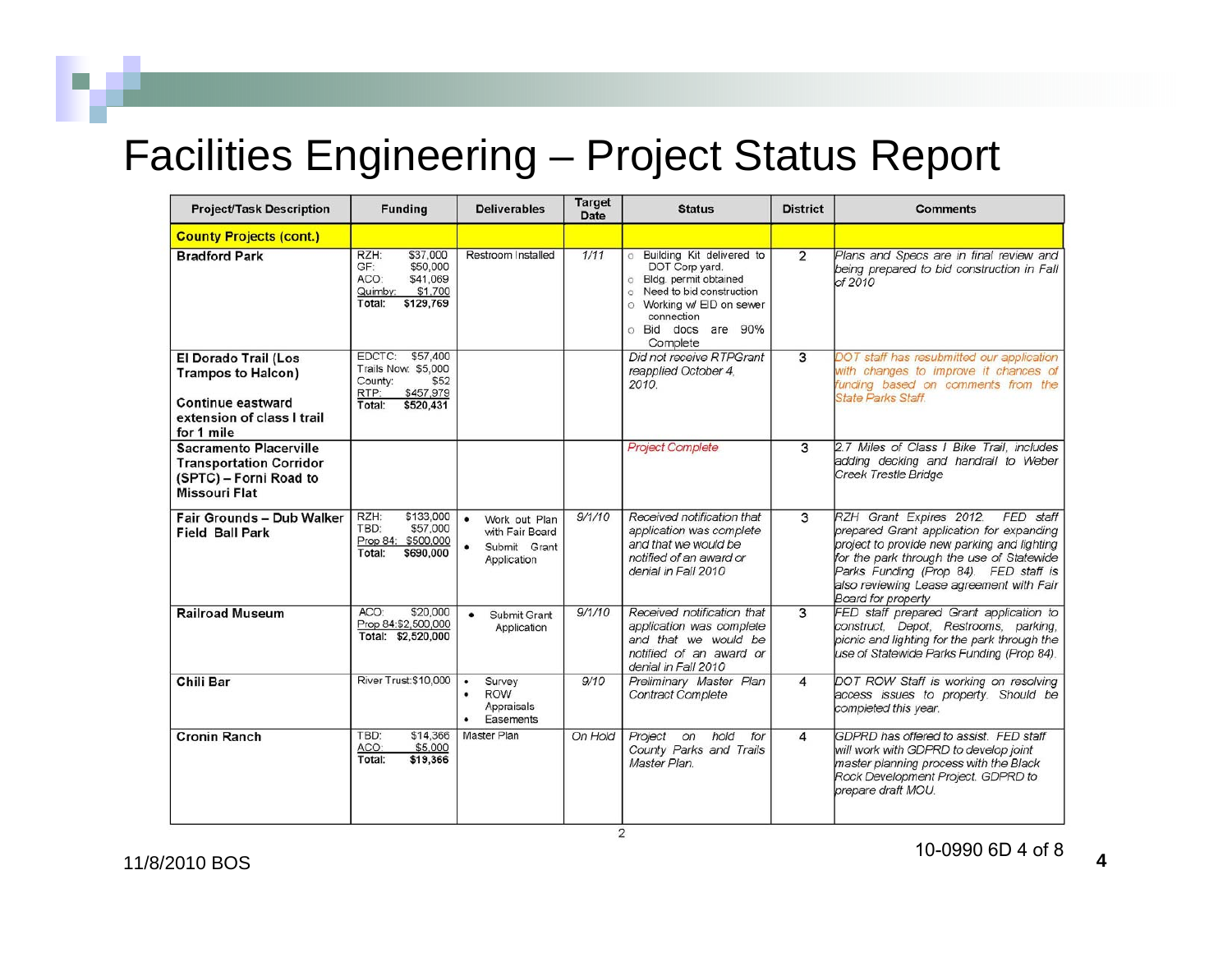| <b>Project/Task Description</b>                                                                   | <b>Funding</b>                                                     | <b>Deliverables</b>                                                               | <b>Target</b><br><b>Date</b> | <b>Status</b>                                                                                                                                                                                              | <b>District</b> | <b>Comments</b>                                                                                                                                                                                                                                                                                                                                                                                                                                                            |
|---------------------------------------------------------------------------------------------------|--------------------------------------------------------------------|-----------------------------------------------------------------------------------|------------------------------|------------------------------------------------------------------------------------------------------------------------------------------------------------------------------------------------------------|-----------------|----------------------------------------------------------------------------------------------------------------------------------------------------------------------------------------------------------------------------------------------------------------------------------------------------------------------------------------------------------------------------------------------------------------------------------------------------------------------------|
| <b>County Projects (cont.)</b>                                                                    |                                                                    |                                                                                   |                              |                                                                                                                                                                                                            |                 |                                                                                                                                                                                                                                                                                                                                                                                                                                                                            |
| <b>Northside School Bike</b><br>Trail                                                             | ed SR2S: \$1.0 mil<br>State SR2S: \$1.6 mil<br>Total:<br>\$2.6 mil | Design Phase 1& 2<br>Const. Phase 1 & 2                                           | 5/11<br>10/11                | DOT applying for State Safe<br>Route to Schools (SR2S)<br>grant funding for Phase 1<br>project<br>design<br>and<br>construction.                                                                           | $\overline{4}$  | Project is being designed by DOT<br>Roadway Design Division (RDD) and the<br>Phase 1 design is in progress. Phase 1 is<br>on Hwy 193 and is being paid for from<br>Fed. SR2S grant funds. Phase 2 will be<br>on Hwy49 and DOT RDD is applying for<br>State SR2S funds for the design and<br>Construction of Phase 2. Received<br>Approval for SR2S funding for Phase 2 on<br>2/11/10. Proceeding with Design.<br>Environmental Document for entire project<br>is complete. |
| <b>Placerville Area Parks and</b><br><b>Trails Master Plan</b>                                    | \$150,000<br>ACO:                                                  |                                                                                   |                              | <b>Project Complete</b>                                                                                                                                                                                    | All             | City Adopted Plan in December 2009.                                                                                                                                                                                                                                                                                                                                                                                                                                        |
| El Dorado Trail - Upper<br><b>Easement Study</b>                                                  | \$33,787<br>TDA:<br>GF:<br>\$37,585<br>Total:<br>\$71,372          | Report on trail<br>location options<br>from Camino<br>Heights to Pacific<br>House | 12/09                        | completed<br>Report<br>and<br>presented to TAC and PRC<br>November<br>of<br>2009.<br>in<br>Preferred<br>to<br>route<br>be<br>selected as a park of the<br>County Parks &<br>Trails<br>Master Plan process. | 2               | Report to be used in the development of<br>the County Parks and Trails Master Plan<br>to make a recommendation as to the<br>preferred alignment and that will be<br>adopted by the BOS upon their approval<br>of the Master Plan.                                                                                                                                                                                                                                          |
| <b>County Parks and Trails</b><br><b>Master Plan</b>                                              | \$155,800<br>ACO:<br>GF:<br>\$50,000<br>\$205,580<br>Total:        | <b>Final Master Plan</b><br>with<br>Environmental<br>Doc.                         | 12/10                        | Foothill<br>Amendment<br>to<br>Associates contract to go<br>the<br><b>BOS</b><br>before<br>on<br>November 8, 2010.                                                                                         | All             | Held kick-off meeting 11/09. Re-scoped<br>project and need to amend Contract thru<br>BOS.                                                                                                                                                                                                                                                                                                                                                                                  |
| <b>Other Jurisdiction Projects</b><br>(cont.)                                                     |                                                                    |                                                                                   |                              |                                                                                                                                                                                                            |                 |                                                                                                                                                                                                                                                                                                                                                                                                                                                                            |
| <b>Lakeview Commons</b><br>(Fromerly The 56 Acre<br>Project) [City of South<br><b>Lake Tahoel</b> | CTC:<br>\$800,000<br>Total:<br>\$800,000                           | Environmental<br>Doc.<br><b>Complete Design</b><br>for Phase 1 Lake<br>Front.     | $\boldsymbol{\mathcal{P}}$   |                                                                                                                                                                                                            | 5               |                                                                                                                                                                                                                                                                                                                                                                                                                                                                            |

3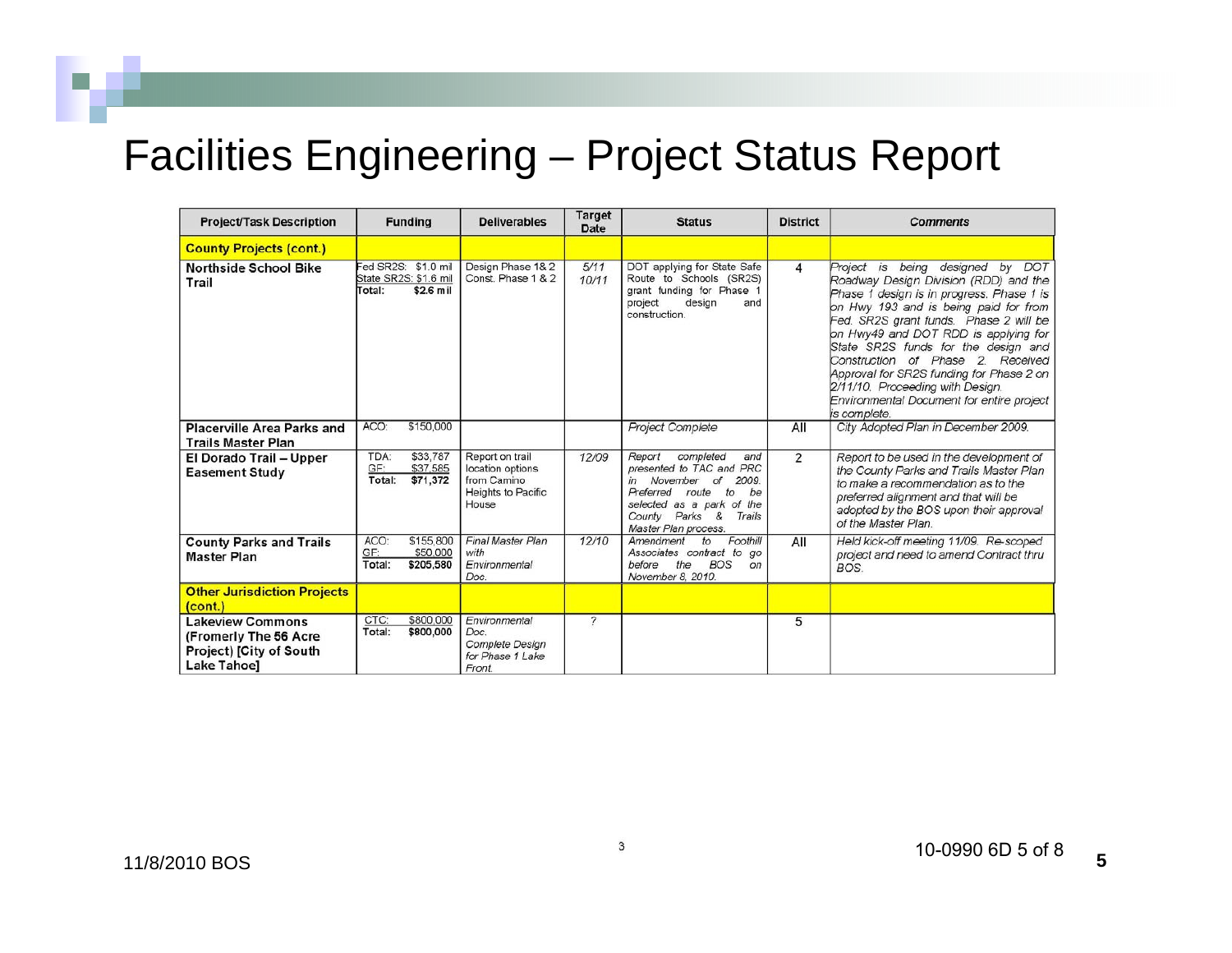| <b>Development Projects</b>                                                                                                                             | <b>Project Description</b>                                                                                                                                                              | <b>Target</b><br><b>Date</b> | <b>Project Status</b>                                                                      | <b>District</b> | <b>Comments</b>                                                                                                                                                               |
|---------------------------------------------------------------------------------------------------------------------------------------------------------|-----------------------------------------------------------------------------------------------------------------------------------------------------------------------------------------|------------------------------|--------------------------------------------------------------------------------------------|-----------------|-------------------------------------------------------------------------------------------------------------------------------------------------------------------------------|
| <b>Stonehenge Springs</b><br>(Formally known as Faith<br>Lane).                                                                                         | 349 lot residential subdivision with<br>approximately 65 acres of private open<br>space and 60 acres of public open<br>space, a 5 acre park site and both public<br>and private trails. |                              | Project application is<br>working its way through<br>the Development<br>Services Dept.     |                 | CTA has re-submitted the tentative map<br>application. Project will be brought to the<br>PRC at its August meeting for discussion<br>and clarification on its earlier review. |
| <b>Perkins Subdivision</b><br>(Forbay Road east of<br>Sherman Way in Pollock<br>Pines)                                                                  | Thirteen (13) Lot minor subdivision. Lot<br>sizes vary from 2,737 SF to 6,464 SF<br>with Common leach fields and Propane<br>tank.                                                       |                              | Project application is<br>working its way through<br>the Development<br>Services Dept.     |                 | Working with DOT Transportation and<br>Land Planning Division on reviewing<br>project.                                                                                        |
| <b>Diamond View Estates</b><br><b>Subdivision (East of Forni</b><br>Road near the intersection<br>of Forni and Blanchard)                               | 26 lot residential subdivision with lot<br>sizes ranging from 1 to 1.7 acres                                                                                                            |                              | Project application is<br>working its way through<br>the Development<br>Services Dept.     |                 | Working with DOT Transportation and<br>Land Planning Division on reviewing<br>project                                                                                         |
| <b>Sundance Subdivision</b>                                                                                                                             | Large lot subdivision in the<br>Georgetown/ Cool area.                                                                                                                                  |                              | Project application is<br>working its way through<br>the Development<br>Services Dept.     |                 | Working with DOT Transportation and<br>Land Planning Division on reviewing<br>project. Met in June with GDPRD and<br>DOT Staff to discuss Trail Condition of<br>Approval.     |
| <b>Ranch Victorio</b><br><b>Subdivision (West of the</b><br><b>SPTC Corridor in Latrobe)</b>                                                            | Large lot subdivision in the Latrobe<br>area.                                                                                                                                           |                              | Project application is<br>working its way through<br>the Development<br>Services Dept.     |                 | Working with DOT Transportation and<br>Land Planning Division on reviewing<br>project                                                                                         |
| <b>Durock Road Condos</b><br>(North of Durock Road at<br>the intersection of<br><b>Business Dr. in Shingle</b><br>Springs)                              | 210 Condo lots with 40 common area<br>lots and 4 open space lots on 26.67<br>acres                                                                                                      |                              | Project application is<br>working its way through<br>the Development<br>Services Dept.     |                 | Working with DOT Transportation and<br>Land Planning Division on reviewing<br>project                                                                                         |
| <b>San Stino Project Pre</b><br><b>Application (North east of</b><br><b>French Creek Road and</b><br>South of Mother Lode in<br><b>Shingle Springs)</b> | A mixed use project consisting of<br>Medium Density Residential to Multi-<br>Family residential units along with<br>commercial and open space.                                          |                              | Project pre application is<br>working its way through<br>the Development<br>Services Dept. |                 | Working with DOT Transportation and<br>Land Planning Division on reviewing<br>project.                                                                                        |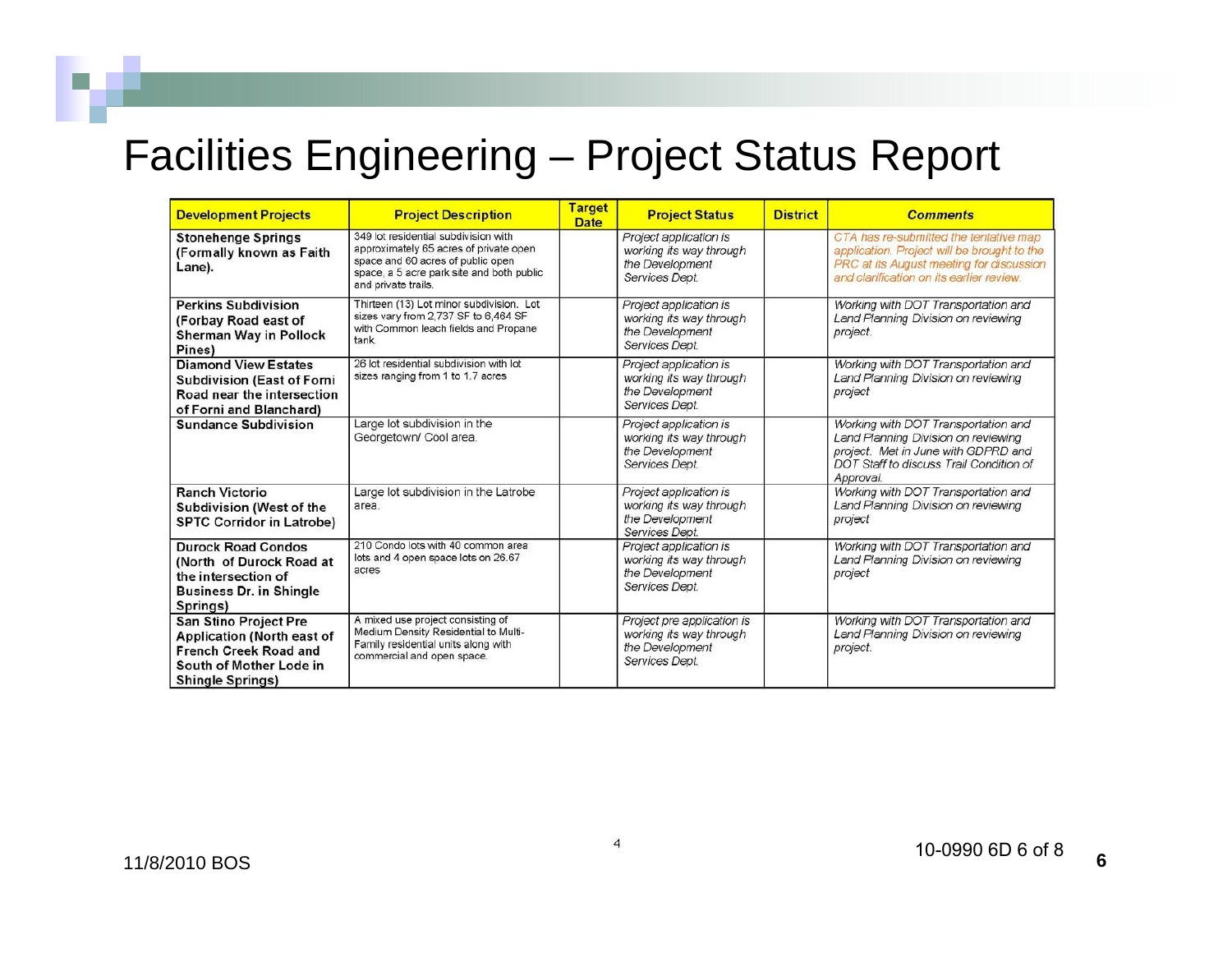## Facilities Engineering Parks / Trails / Recreation

Facilities Division also acts as staff to:

#### П **Parks and Recreation Commission**

- □ Chapter 2.33 of the County Code
- □ 2.33.010 Established, "Because recreation is so important for the physical and mental health of both the residents of, and visitors to, El Dorado County, the county establishes a commission with the expressed purpose of overseeing the development and maintenance of recreational opportunities within its borders. Recognizing the various agencies with coincidental interests at work within the same area, the commission shall work closely with those jurisdictions endeavoring always to retain as much local control and citizen involvement as possible."

#### m. **Trails Advisory Committee**

- Standing Committee of the Parks and Recreation Commission established by Resolution 302-89 and amended by Resolution 58-96
- П Both meet monthly. Approximately 20 hours of staff time per month in addition to Deputies' involvement due to high level interests.

11/8/2010 BOS